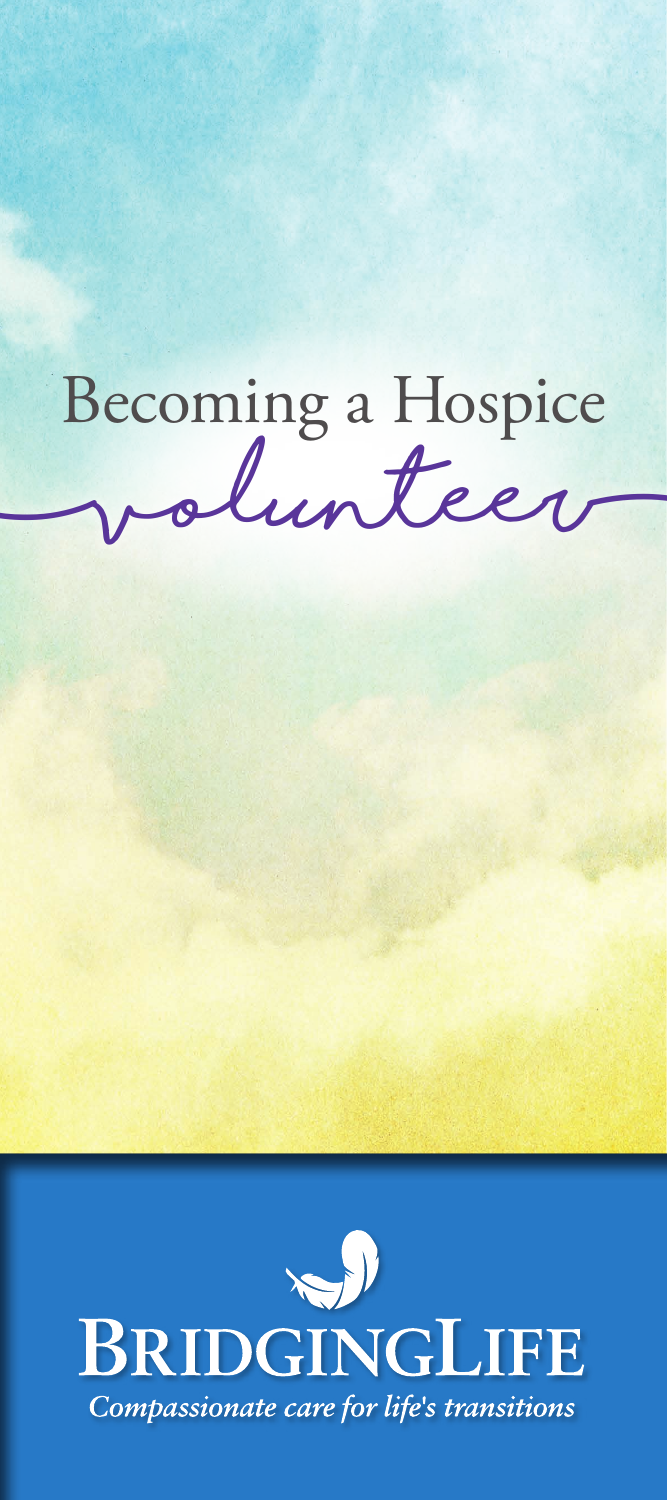### **About BridgingLife**

*Serving patients in Carroll, Frederick and Baltimore counties, Baltimore City and Pennsylvania*

An affiliate of LifeBridge Health, BridgingLife has been providing high-quality, patient-centered care to terminally ill individuals and their loved ones for more than 35 years. Through specialized nursing services, along with spiritual and emotional support, BridgingLife helps patients live out the remainder of their days in dignity, in the warmth and familiarity of their own home, a healthcare setting or one of our inpatient facilities. For grieving family members, BridgingLife offers a host of resources, including grief counselors, a comprehensive bereavement center with a resource library and support groups for all ages. BridgingLife is accredited by the Community Health Accreditation Program (CHAP).

*It is encouraged that surviving family members wait a minimum of one year following the loss of a loved one before volunteering.*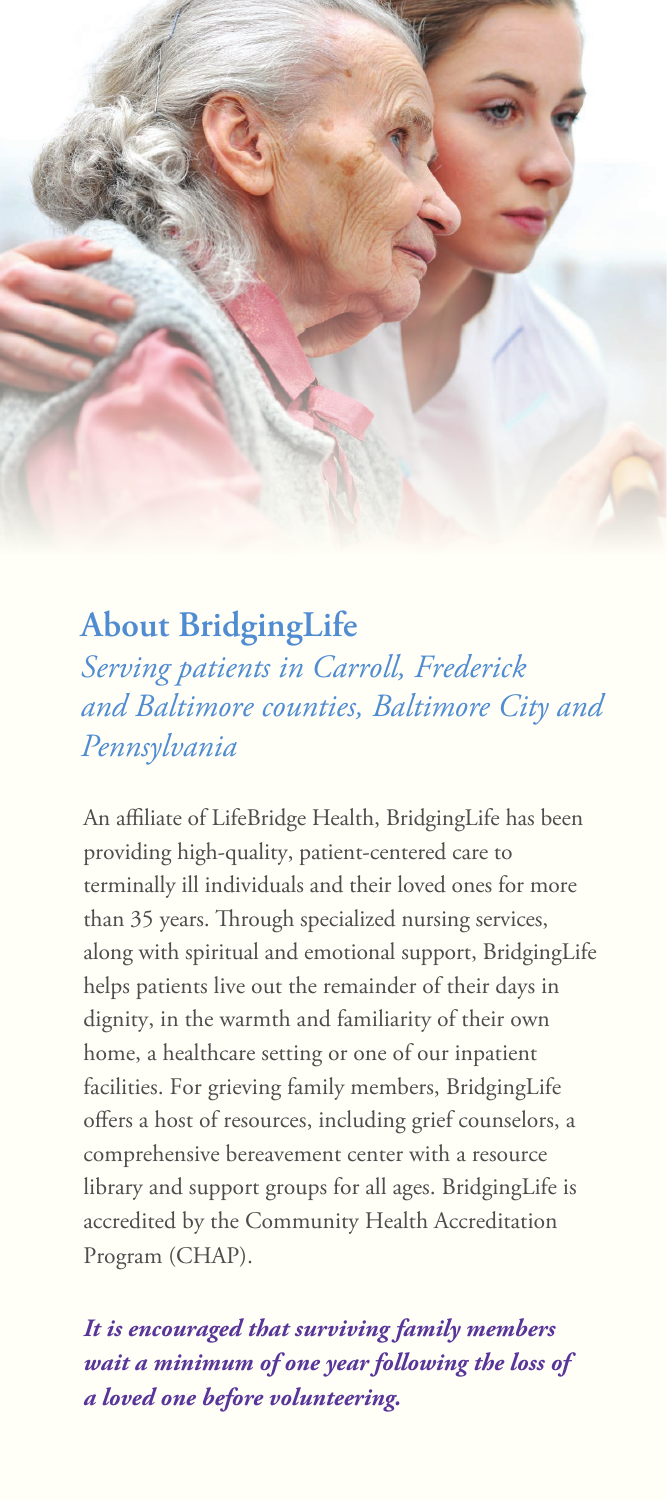**(a life-changing Volunteering for BridgingLife: Experience**

BridgingLife volunteers play an important role in the lives of those with life-limiting illnesses and their loved ones. Whether working directly with patients and families, providing administrative and fundraising support, or serving as a camp "buddy" at our annual retreat for grieving children, their contributions are invaluable. Benefits also extend to the volunteers themselves, many of whom cite hospice volunteering as one of the most rewarding experiences of their lives.

While some volunteer positions require extensive training (provided by BridgingLife), the most important qualification is a genuine commitment to meeting the needs of terminally ill patients and their loved ones. Volunteers do not need any previous hospice experience.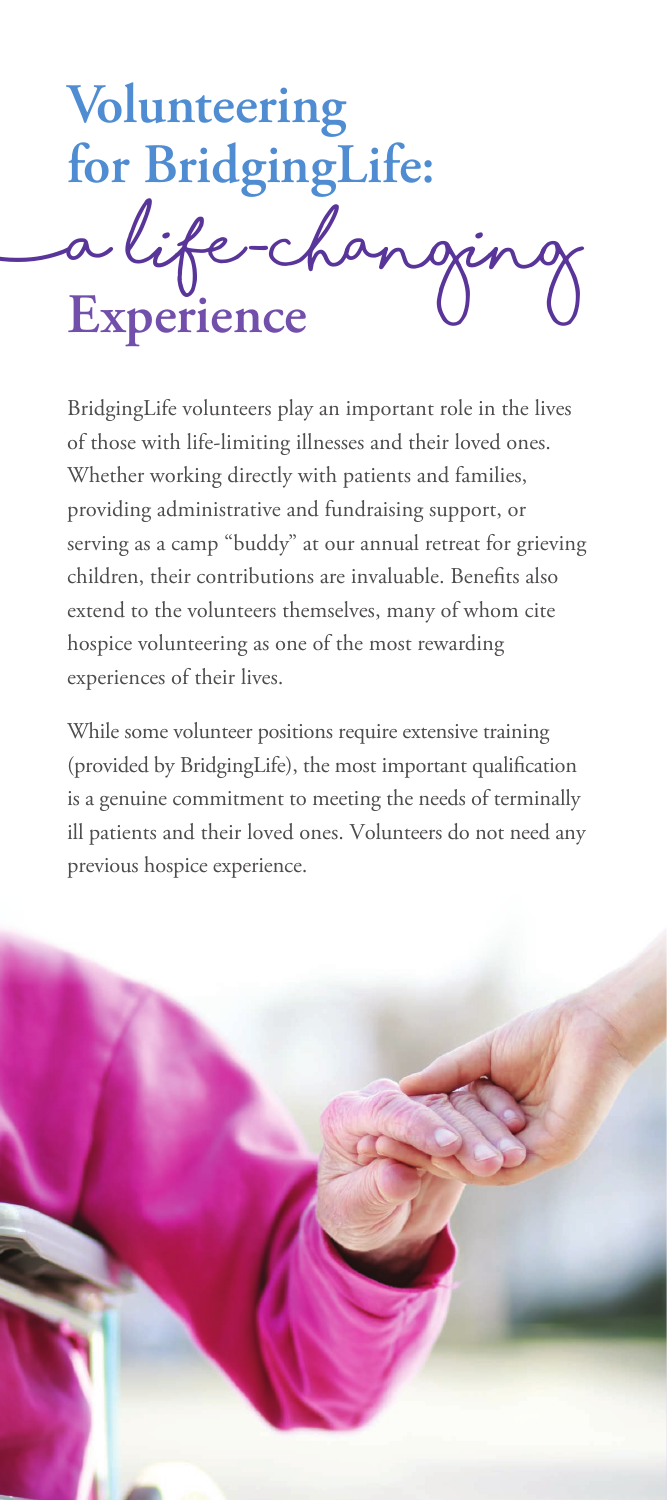### **What opportunities are available?**

Our volunteers serve in many capacities depending on their talents, interests and availability. Here are some of the ways they make a difference:

- **Companionship**  These volunteers serve as friendly helpers for patients and their families, either in private residences, one of BridgingLife's inpatient facilities (Dove House or Northwest or Sinai Hospitals) or healthcare settings such as nursing homes and assisted living communities. Specific duties may include providing respite care to family members, running errands or simply spending time reading, talking and listening to patients.
- **Vigil** Our inpatient facilities welcome the use of vigil volunteers to sit with patients in their final moments of life. Our specially trained volunteers offer comfort and a supportive presence at that time.
- **Veterans** A participant in the We Honor Veterans program, BridgingLife has implemented a variety of programs to educate staff and the community about the needs of veterans and to recognize their contributions. Military veterans visit with and honor veteran patients for their dedicated service to our country.
- **Fundraising and special events** BridgingLife relies on volunteers to help organize and support key fundraising and outreach events that help us fulfill our pledge to care for all patients, regardless of their ability to pay.
- **Administrative** Office volunteers assist with a variety of tasks that help BridgingLife function smoothly, including filing, letter and electronic correspondence, fielding phone calls or serving as a greeter or receptionist at our inpatient facilities, and other clerical duties.
- **Professional** BridgingLife is grateful for the many professionals who donate their time and services for the betterment of our patients. Professional volunteers include, but are not limited to, massage therapists, hairstylists, Reiki practitioners and music therapists. These volunteers must have a current license or certification in their area of expertise.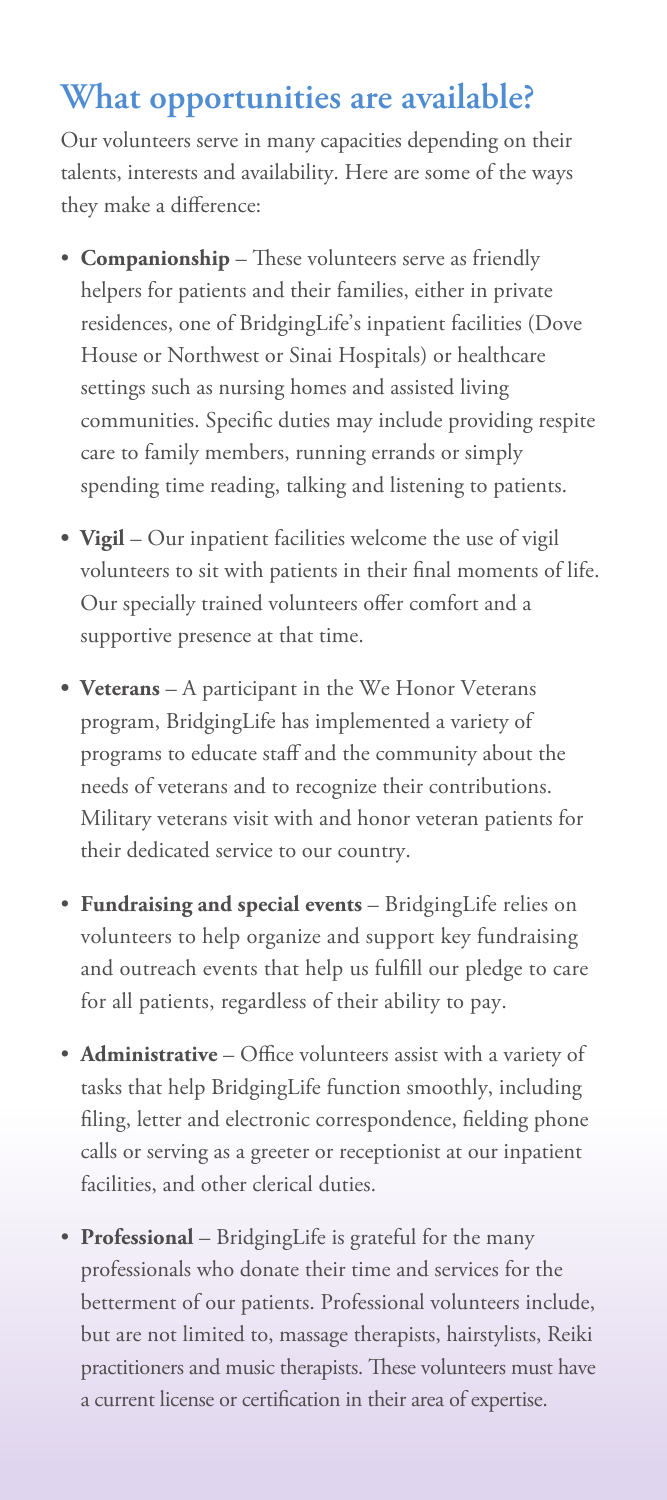- **Pet visits** The unconditional love and attention from a pet helps bring smiles and comfort to our patients. Those who have trained, or would like to train, their pet by a pet therapy organization may volunteer to visit patients in their homes, assisted living facilities or our inpatient facilities. The volunteer coordinator can help facilitate choosing a training program, if needed.
- **Camp T.R.**  A weekend retreat for children grieving the loss of a loved one, Camp T.R. combines recreational activities, such as art, swimming and music, with grief education and support. Volunteers serve as camp "buddies" and assist with logistics and planning. A one-day training session is required.
- **Additional volunteer opportunities** These tasks can be performed in the comfort of your home and include making support phone calls, writing handwritten notes to patients and staff, and creating meaningful keepsakes for our veterans, first responders and those who served our community and country as a Stars For Our Troops Star Maker.
- **Groups and donations** We offer a variety of customized volunteer opportunities for service and church groups.

#### **What about training and support?**

Volunteers are required to complete a training course consisting of two in-person classes and a series of online video-based training. This training helps participants better understand a patient's needs and prepares them for the experiences they may encounter while serving as a BridgingLife volunteer. Some volunteer opportunities require additional training.

## **Interested in volunteering?**

**To learn more about volunteering, visit bridginglifecare.org to complete a volunteer application.**